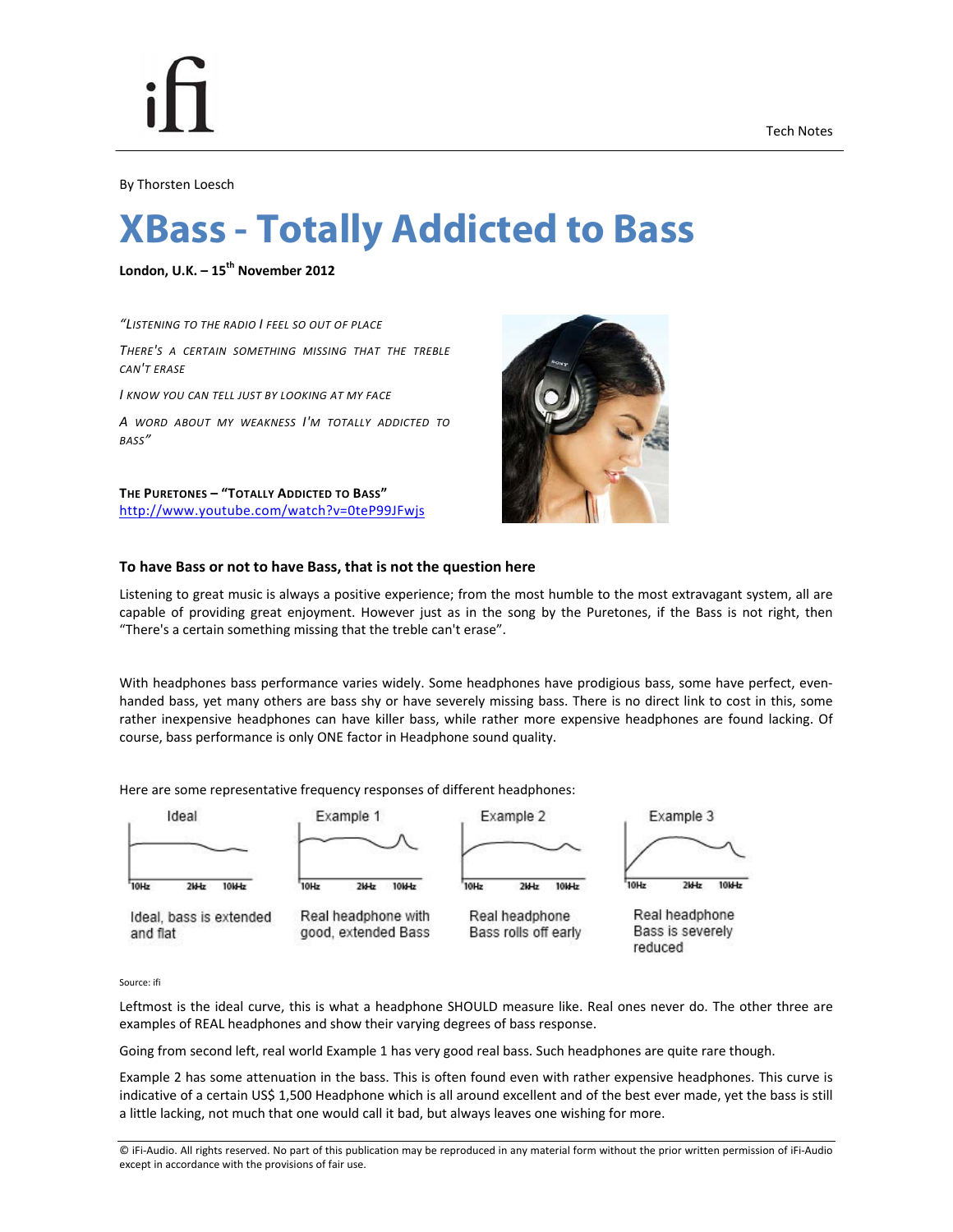Example 3 is typical of many smaller headphones. Bass is noticeably absent; not just a little at the very bottom, but a big chunk. Such headphones do sound distinctly lacking in bass; thin, weedy and unsatisfying. They make some correction mandatory.

Another possibility that is not shown is that the headphone will have a very heavy, boosted bass, some DJ Headphones and some in‐ear‐monitors types are like this. Depending on music and taste this may be perceived as a good thing, or not. For such headphones it is very important that the headphone amplifier has a very good damping factor, so that the extra bass is well-controlled without becoming boomy. To show what actual, real headphones look like, here a comparative shot of four different ones.





## **Hey DJ, where's the Bass!**

At iFi we have been aware of this common bass problem with many headphones. Oddly, headphones with the best bass are rarely those with the cleanest midrange or the best imaging. Hence buying headphones is often a compromise.

One could buy a set of headphones that has almost everything and give up a bit of bass. With the player software, the equaliser function could be adjusted to compensate for the lack of bass.

And of course, with your iPod or Laptop, the limits become obvious: the limited power output simply cannot supply the extra power needed for the equalised bass and sound becomes distorted, so you have to turn the volume down, but you do regain some lost bass. It still often does not sound that natural either, as few of these equalisers are correctly tailored to compensate for the shortcomings of headphones…



© iFi‐Audio. All rights reserved. No part of this publication may be reproduced in any material form without the prior written permission of iFi‐Audio except in accordance with the provisions of fair use.